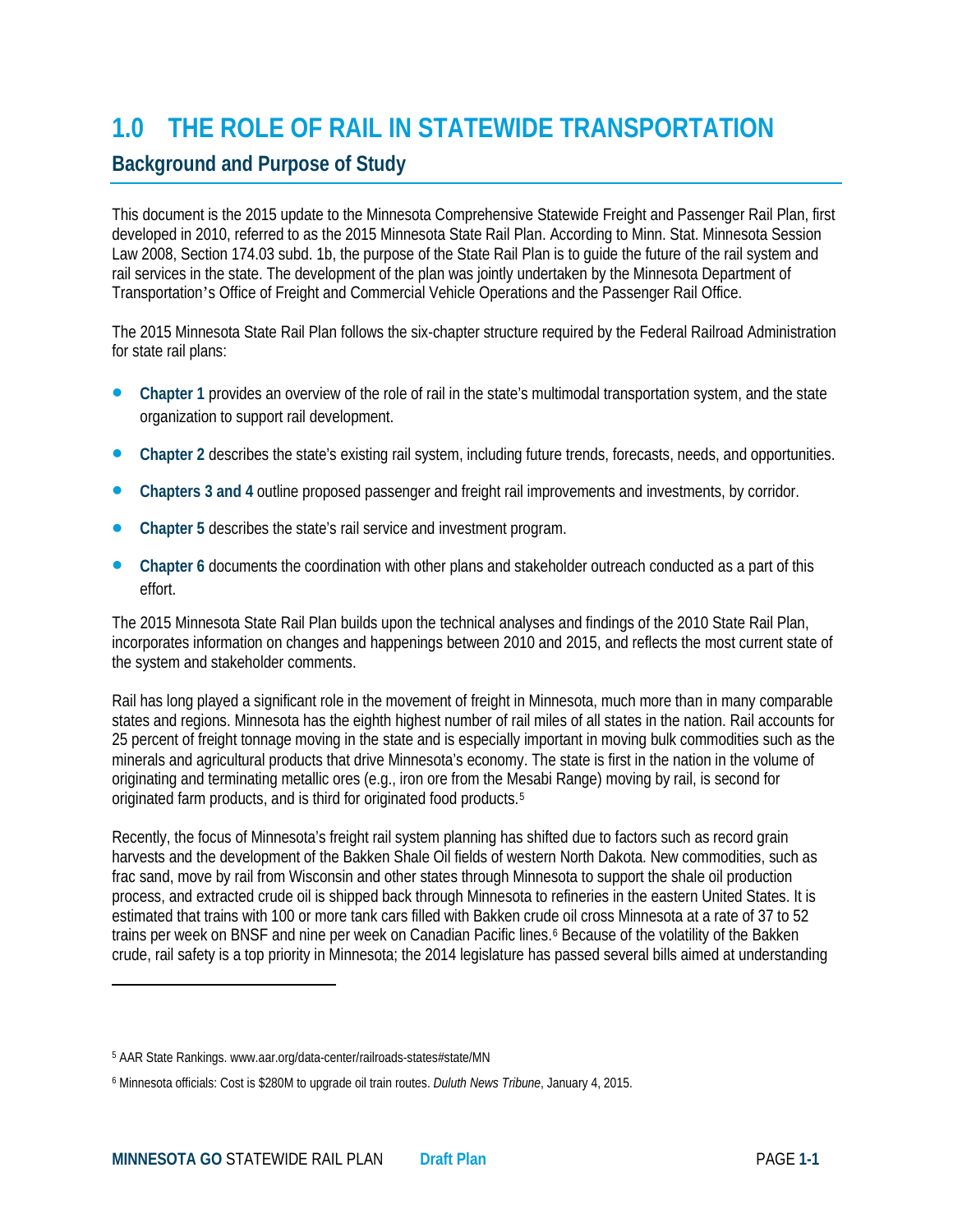and ensuring the safety of crude-by-rail movements. These laws require MnDOT to conduct studies on highway grade crossings that have significant safety risks due to increased crude-by-rail activity, provide \$2 million for improving rail grade crossings identified in the study and resulted in the hiring of two additional rail inspectors. MnDOT also has recommended other actions, and the FRA continues to advocate for positive train control implementation by December 2015 to enhance the safety of rail operations nationwide..

Increased traffic on Minnesota's rail system is also a result of record grain harvests, a resurgence in coal traffic, and increasing iron ore and LPG shipments, all occurring during late 2013 and early 2014. Combined with the "crude boom," this activity has resulted in unintended consequences for several of Minnesota's key industries. Rail system congestion has been noted as a reason for the idling of coal-fired power units in the state due to the inability to obtain coal shipments. [7](#page-1-0) While the Class I railroads have embarked on historic capital improvement plans to improve service and increase system capacity, farmers continue to face challenges in getting their product to export ports in the Pacific Northwest. Due to slower travel times and longer cycle times, there was a shortage of rail cars available for grain shipment and other bulk commodities moving via unit trains, including iron ore and coal. Increased capacity and resulting increases in system velocity are the only true long term solution to these service issues. A recent study by the University of Minnesota's Center for Farm Financial Management estimates delays in railroad shipping cost Minnesota corn, soybean and wheat farmers nearly \$100 million due to poor deliverability, loss of market responsiveness, lower prices and higher costs. The report also estimates that, as of June 1, 2014, 330 million bushels of corn remaining in on-farm storage bins across Minnesota due to rail bottlenecks were worth \$122 million less. [8](#page-1-1)

These freight rail system statistics are significant on their own; however, they also need to be weighed with respect to passenger rail service and the state's goal to increase service. The 2010 Minnesota Statewide Freight and Passenger Rail Plan laid out a comprehensive plan for priority passenger rail corridors that overlaps with, and would in part share, key freight rail trackage in the state. Funding for rail is changing, and the primary federal intercity passenger rail programs in place during development of the 2010 State Rail Plan were phased out. The advent and continuation of the TIGER grant program continues to provide funds for construction and some planning, but Minnesota's rail and multimodal projects compete with each other, and the program places Minnesota in stiff competition with other states. In 2014, TIGER's sixth year, USDOT received 797 eligible applications valued at \$9 billion for \$600 million in available funding.

The 2015 Minnesota State Rail Plan addresses both freight and passenger rail systems in Minnesota, and ensures that opportunities identified within the plan and as part of other state rail projects strive for balance among economic opportunity, personal mobility, public-private partnerships and investment benefits and costs.

# **The Vision for Minnesota's Multimodal Transportation System**

In early 2011, MnDOT launched the Minnesota GO visioning process. Teaming with the University of Minnesota and the Citizens League, MnDOT asked Minnesotans to help shape a Vision that answers the question, "What are we trying to achieve for transportation over the next 50 years?" The visioning effort intended to collectively define a desired destination toward which state, regional and local transportation planning could navigate. The end result was a shared Vision that aligns the transportation system with what Minnesotans expect for their quality of life, economy and natural environment. This is the first long-range transportation vision adopted for Minnesota. It provides the

 $\overline{\phantom{a}}$ 

<span id="page-1-0"></span><sup>7</sup> Power plants worry about winter coal supplies. *Star Tribune*, November 15, 2014.

<span id="page-1-1"></span><sup>8</sup> Rail shipping delays cost Minnesota corn, soybean, wheat farmers nearly \$100 million. *Star Tribune,* July 10, 2014.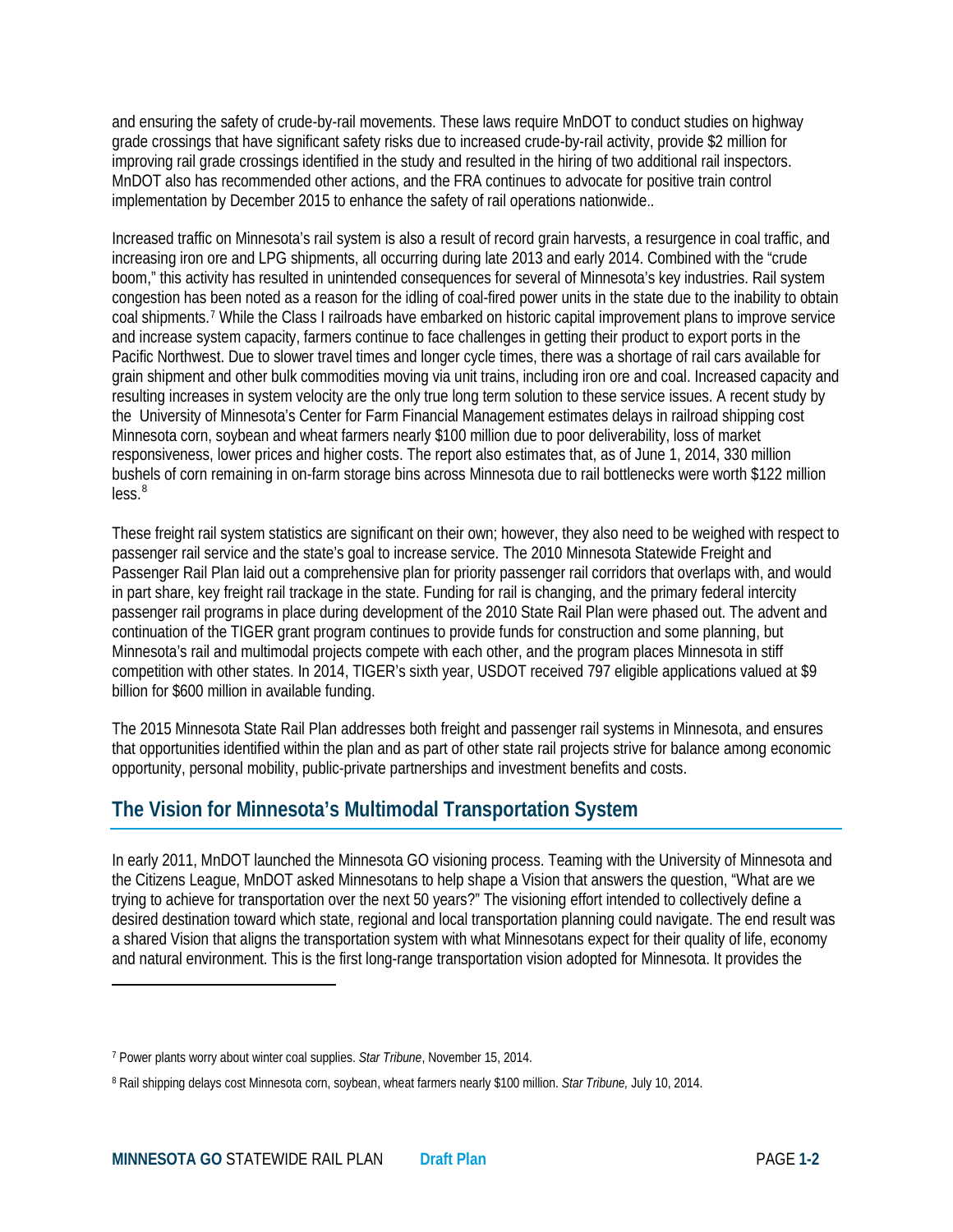desired outcomes for the Statewide Multimodal Transportation Plan during the next 20 years, for MnDOT's Family of Plans, and for all modes and transportation partners.

Thousands of Minnesotans played a role in helping craft the Minnesota GO Vision for transportation for future generations. This vision also includes a set of guiding principles that are intended to be used collectively to help guide future policy and investment decisions for all forms of transportation. The Minnesota GO Vision was adopted in November 2011. The Minnesota GO Vision serves as an overarching set of principles guiding the development of freight and passenger rail service, along with other modes of transportation, within the state.

# MINNESOTA GO VISION FOR TRANSPORTATION

Minnesota's multimodal transportation system maximizes the health of people, the environment and our economy.

#### The system:

- Connects Minnesota's primary assets-the people, natural resources and businesses within the state-to each other and to markets and resources outside the state and country
- Provides safe, convenient, efficient and effective movement of people and goods
- Is flexible and nimble enough to adapt to changes in society, technology, the environment and the economy

# **QUALITY OF LIFE**

### The system:

- Recognizes and respects the importance, significance and context of place-not just as destinations, but also where people live, work, learn, play and access services
- Is accessible regardless of socioeconomic status or individual ability

# **ENVIRONMENTAL HEALTH**

### The system:

- Is designed in such a way that it enhances the community around it and is compatible with natural systems
- Minimizes resource use and pollution

# **ECONOMIC COMPETITIVENESS**

### The system:

- Enhances and supports Minnesota's role in a globally competitive economy as well as the international significance and connections of Minnesota's trade centers
- Attracts human and financial capital to the state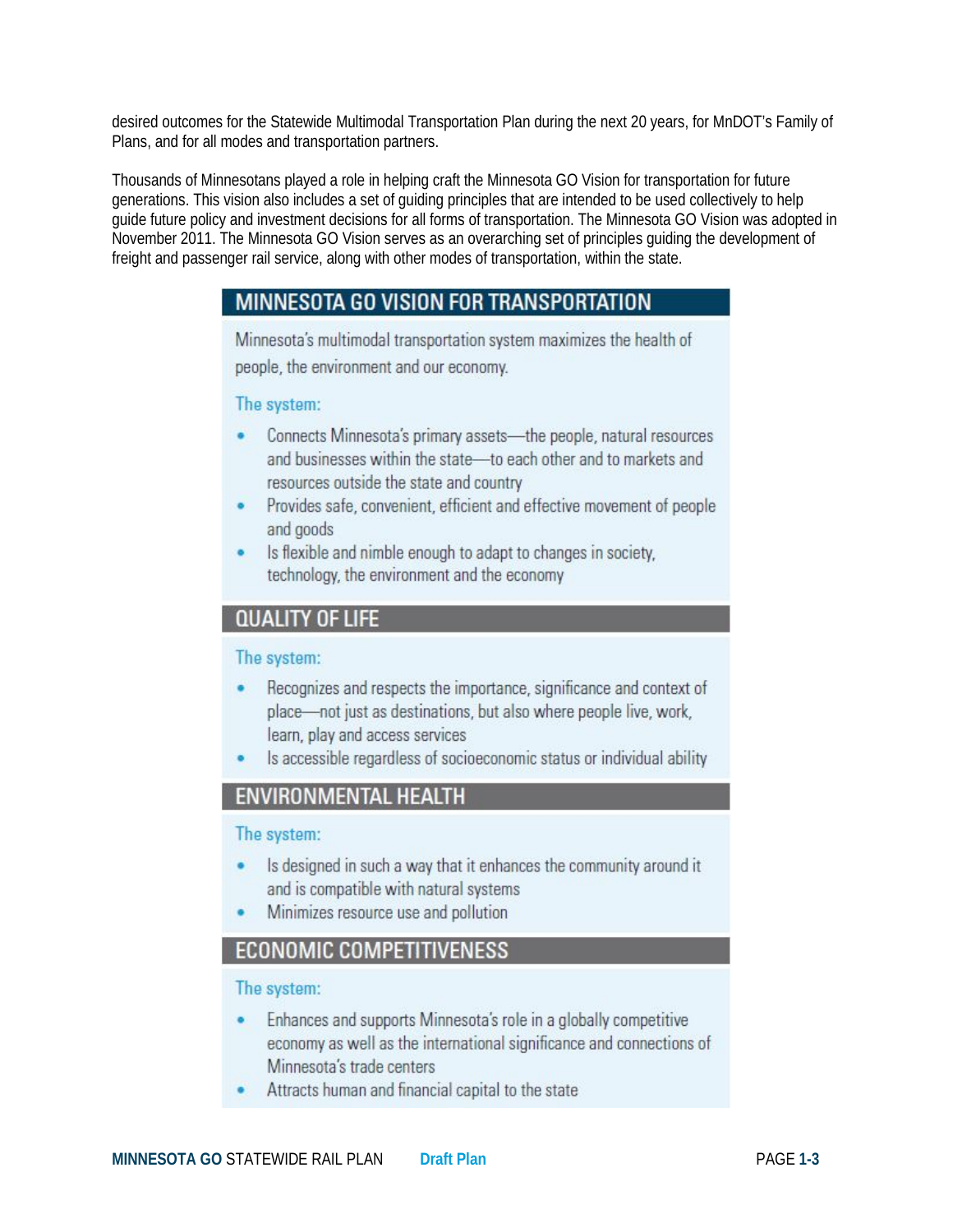# **Minnesota's Rail System Goals**

Minnesota's railroads form a critical part of the state's multimodal transportation system. Many of the state's major industries rely on the rail system as a cost competitive way to deliver goods. The rail system is critical in providing efficient connections to markets beyond the state's borders, throughout North America, and to the world via the deep-water ports on the Pacific and Atlantic coasts and the Great Lakes. Rail provides energy efficient transportation options to shippers in terms of market access, modal economics and service.

For Minnesota, a strong rail system supports economic development, enhances environmental sustainability, helps to preserve the publicly owned roadway infrastructure, and increases the business marketability of the state. Future challenges for Minnesota will include increasing regional and international economic competition, constrained highway capacity, environmental challenges and rising energy costs. Additionally, the state must respond to calls for effectively developing and utilizing a freight rail system to support expanded traffic volumes and a more diverse customer base. The private ownership of Minnesota's rail system presents unique challenges and opportunities for public sector planning.

The rail industry in Minnesota is a vital and vibrant transportation sector, ranging from four large Class I railroads to 17 smaller regional and local carriers. In recent years, growth in traffic hauled by Minnesota's short line railroads outpaced the industry as a whole, and showed success in locations where prior efforts failed. Maintaining and expanding this vitality should be central to the state's involvement with the rail industry.

Minnesota's intercity passenger rail service provides connections to its eastern and western neighbors, and commuter and light rail provide service within the state. Minnesota currently has one active intercity passenger rail service—Amtrak's Empire Builder—which provides service between Chicago and points west, one active commuter rail service—Northstar—which provides service between Big Lake and the Twin Cities, and two light rail lines—the METRO Blue Line (Hiawatha), which operates between the Mall of America and downtown Minneapolis, and the METRO Green Line (Central), which began service between downtown Minneapolis and downtown St. Paul in 2014.

Several existing conditions make it desirable for Minnesota to develop an intrastate and interstate intercity rail system:

- 1) Expected continued population and economic growth place additional demands on the state's capacityconstrained highway system
- 2) Macroeconomic and global environmental and energy trends and policies which are likely to significantly increase long-term fuel prices and require significant controls on greenhouse gas emissions
- 3) Changing travel patterns—lower car-ownership rates and an increase in older and younger populations that seek alternatives to car transportation

# **FREIGHT RAIL GOALS**

A successful, viable rail industry that meets the future needs of Minnesota's economy requires continued investment and improvement to its infrastructure. Owned by private firms, the freight railroad industry is unique in that it has largely borne the cost of maintaining its own infrastructure. This is expected to continue, but further improvements to the infrastructure will be necessary, not all of which may be fully self-funded. In recent experience, rail shippers and public entities have partnered in mainline improvements and secondary lines and shipping facilities. Goals for freight rail are as follows: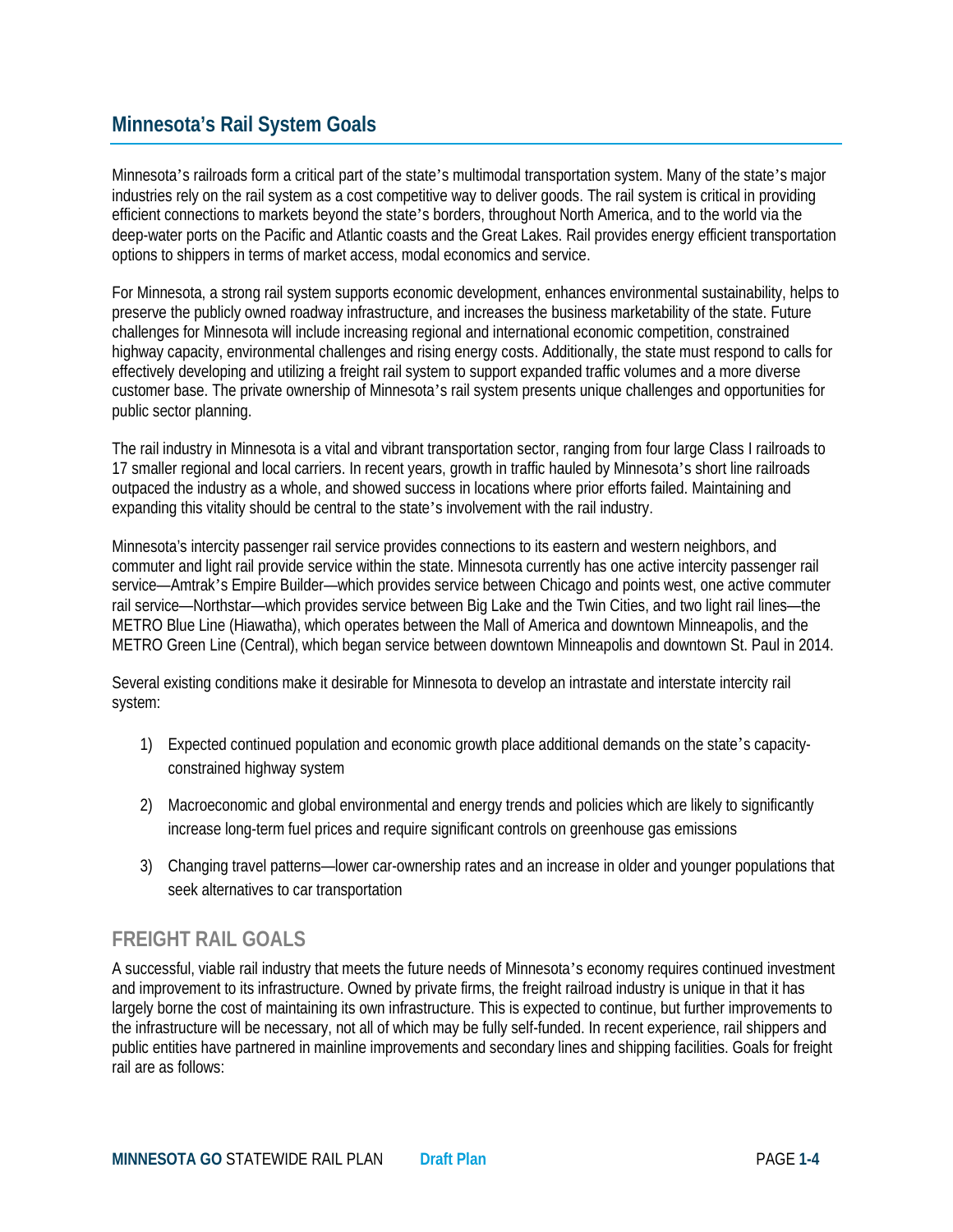- **Continue to make improvements to the condition and capacity of Minnesota's primary railroad assets** to accommodate existing and future demand and provide reliable freight rail service to Minnesota's industries. Public-private partnerships, federal grant programs, and other potential state funding mechanisms are necessary to ensure that the state has the ability to make needed improvements and expansions.
- **Address critical rail network bottlenecks** that degrade present service and inhibit the ability of the state's railroads to serve future traffic.
- **Upgrade main line track (all Class I to III railroads) to 25 mph minimum speed, as warranted.** This is needed to ensure commercial viability and safety for rail operators to meet the needs of the current and future shippers that rely on them.
- **Improve the network (all Class I to III railroads) to support the use of 286,000 pound rail cars throughout**. This weight limit has become the industry-wide standard, and the viability of lines and shipper's facilities that do not have this capacity will diminish over time.
- **Implement state-of-the-art traffic control and safety systems** to ensure a safe and efficient rail system on key mainlines.
- **Expand intermodal service access options throughout the state**. Rail intermodal services (the haulage of containers and trailers) available today in Minnesota are limited geographically and by capacity. Existing terminals are all located in the Twin Cities. Quality service to a broader set of markets beyond the state's borders is needed from a competitive and environmental standpoint, as is development of a major new Twin Cities terminal, which will become a necessity if intermodal service is to be developed beyond those lanes currently served.
- **Continue to develop programs promoting safety of freight rail and hazardous material transportation.**  Minnesota has made rail safety a top priority, and the legislature has passed several significant bills aimed at understanding and ensuring the safety of crude-by-rail movements. The state should continue to work with industry and stakeholders to improve the safety of freight rail movements.

# **PASSENGER RAIL GOALS**

Minnesota should act in the following ways to meet the Minnesota GO Vision and develop a robust intrastate and interstate intercity passenger rail system that results in improved travel options, lower costs and higher speeds for Minnesotans and interstate travelers:

- **Continue to participate with the Midwest Regional Rail Initiative States** to support the development of minimum 110 mph service for connections from the Twin Cities to Wisconsin and the Chicago Hub Network.
- **Develop an intrastate intercity passenger rail network** connecting the Twin Cities with viable service to major outlying regional centers. These services can be started as stand-alone projects and coordinated as part of a larger regional/national system. These services should use interchangeable and interoperable equipment. Local transit services in the major Metropolitan Planning Organization regions should be coordinated to support the rail system. System speeds should be a minimum of 79 mph, with a short-term goal of achieving 110 to 150 mph where track conditions and market demand permit and warrant. Systems should be built out on existing freight lines where possible, and on new dedicated passenger tracks where desirable and necessary.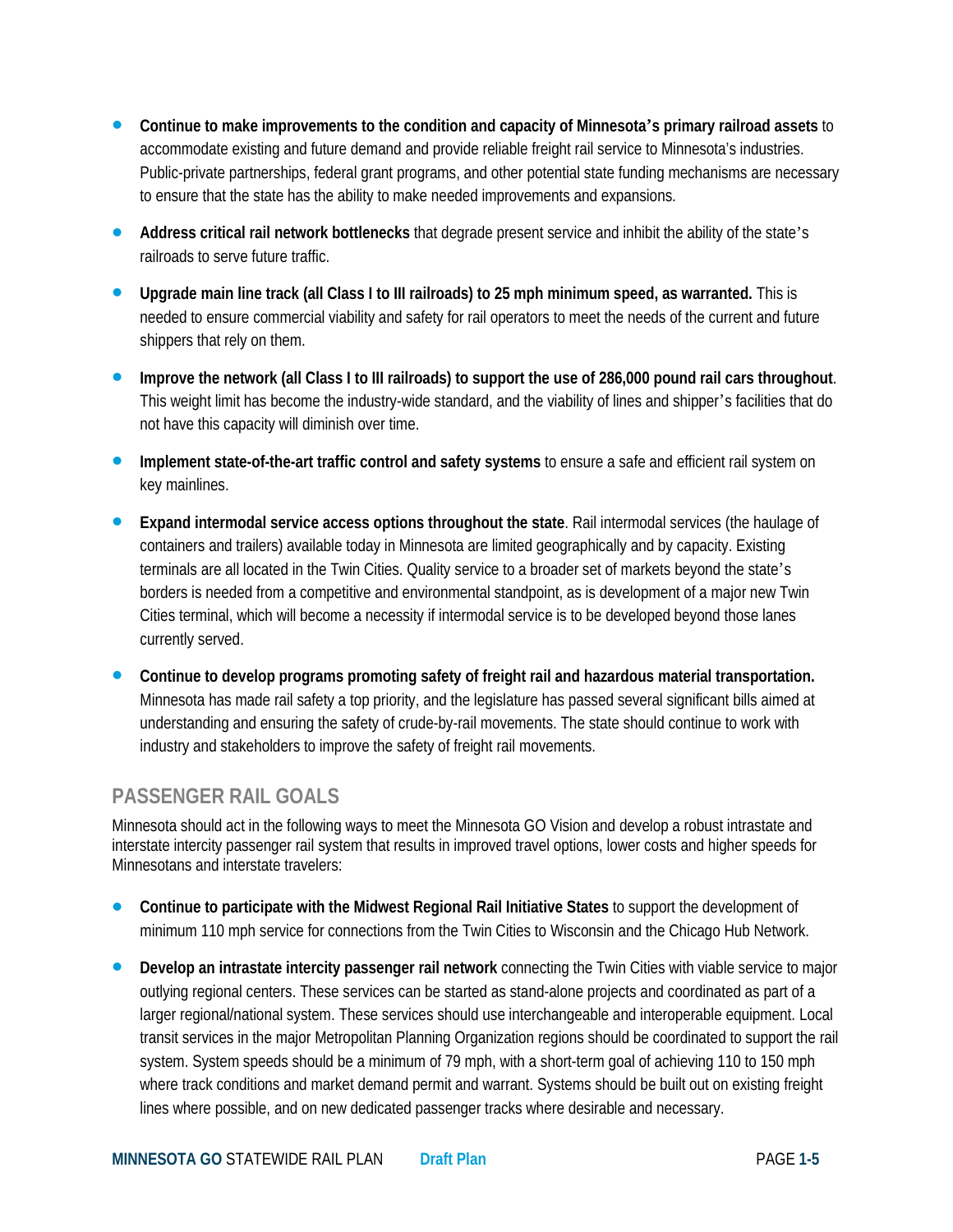- **•** Develop all services with the ultimate goal to connect to both the Target Field Station and St. Paul Union **Depot.**
- **Advance corridors incrementally** to build ridership and system advantages, leaving open all future options for viable improvements such as stand-alone branches, through routes, new alignments, potential airport connections, and true high-speed rail.
- **Prioritize project qualified corridors** based on state of readiness, sequencing depending on financing, right of way acquisition, and agreements with freight railroads.
- **Establish rail connections to intercity and commuter rail markets in Wisconsin and Minnesota, to the I-35** Corridor, the Red River Valley, the eastern plains and Canada, as demand warrants.
- **Promote energy-efficient technology** and efficient transportation through expanded use of rail and intermodal shipping.

# **PLANNING AND POLICY DEVELOPMENT**

- **Maintain and ensure broad access to competitive freight rail services for shippers throughout the state.** The relevance of rail service to Minnesota's industry is directly related to geographic coverage, trip times, reliability, availability of appropriate rolling stock, and cost. Industry needs should be met through a range of competitive service offerings, from single carload to high-volume unit train shipments, bulk transloading, intermodal, and innovative solutions.
- **Better integrate rail into the public planning process**, including modal trade-off analysis, local and regional comprehensive plans, coordination with neighboring states, industrial development strategies, and public ports planning.
- **Actively pursue public-private partnerships, partnerships with other agencies, and private financing or operations in support of freight and passenger rail corridor development.**

# **EXISTING RAIL PROGRAMS**

- **Build State assistance for freight rail projects upon the existing Minnesota Rail Service Improvement Program (MRSI)**. The 30+-year-old program supported a strong rail system in the state; however, funding levels are inadequate, and a broader program is needed to go beyond small loans for infrastructure improvements. The program should include a range of solutions and financing options, including branch and short line preservation, and an increase in the maximum loan amount beyond the current \$200,000 ceiling. Consistent with the 2013 Freight Rail Economic Development Study, additional strategies have been proposed for an interagency approach including economic development agency collaboration, real estate registries, a Rail Shipper's Toolkit and a performance-based mix of grants and loan forgiveness.
- **Expand the Rail/Highway Grade Crossing program** to consider a broader array of strategies beyond active warning devices, and match or exceed device replacement needs**.** The Federal Section 130 grade crossing program provides an institutional structure and a modest source of funds to improve rail/highway grade crossings primarily through the installation of active warning devices. Substantial reductions in grade crossing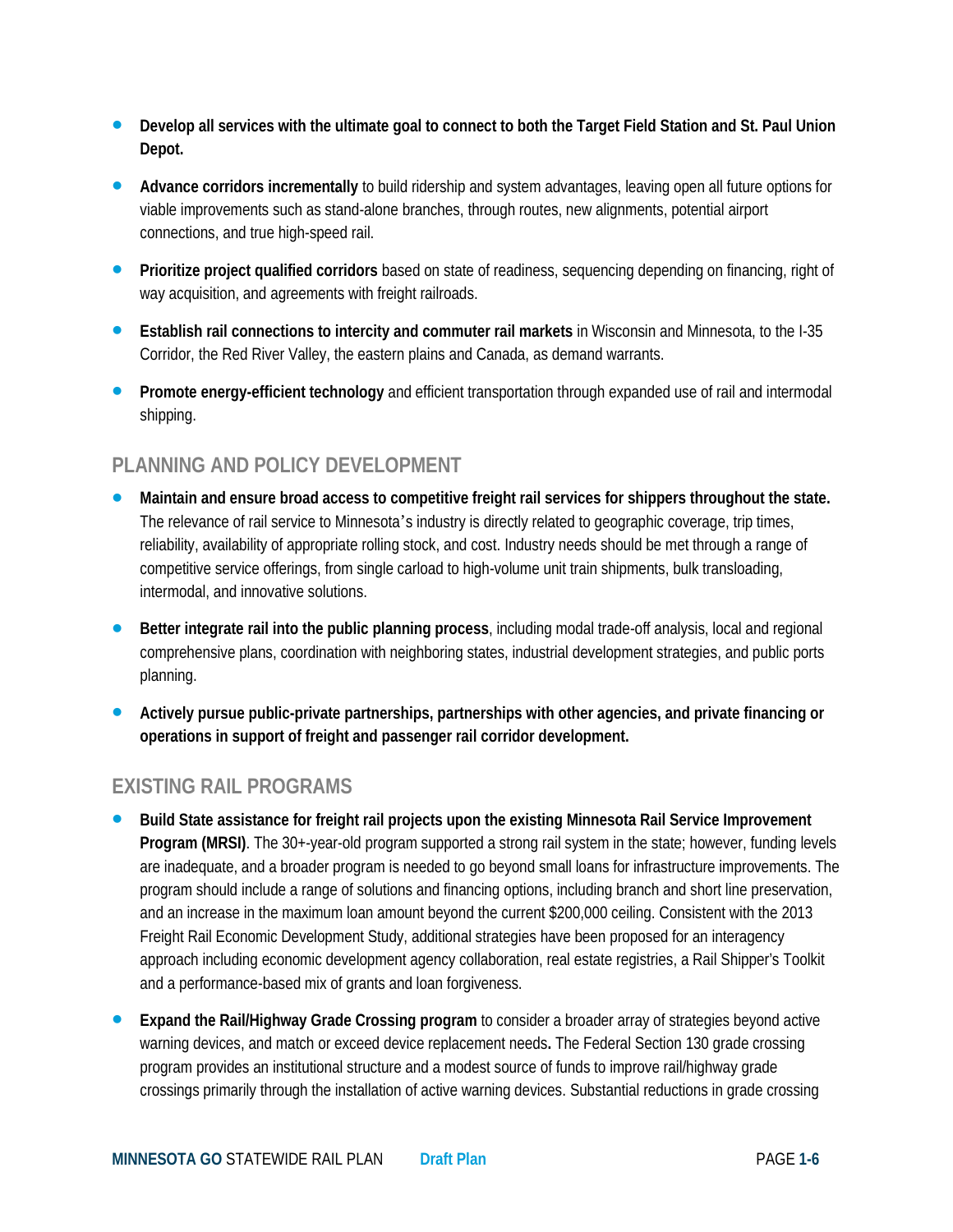incidents have been the result, and Minnesota has embraced the program and the public/private partnership model that lies at its foundation. A more dynamic approach to grade crossings will be necessary in the future, as regions of the state continue to urbanize and rail traffic volumes and speeds increase. Grade crossing warning devices and other low-cost improvements will remain an important part of the mix, but the public is increasingly demanding other more complex and costly strategies, such as quiet zones, advanced crossing systems and grade separations., Expanded state involvement will require creative solutions because resources are insufficient to meet existing program mandates.

 **Actively manage and evaluate preserved rail corridors held in the State Rail Bank for possible future transportation uses**. While interim uses of preserved rail corridors, typically as recreational trails, have seemingly maintained their integrity for future transportation use, the likelihood of their reuse for freight rail transportation purposes is very unlikely. Currently, the Blue Ox Trail (104 miles), Central Lake Trail (55 miles), and Lake Wobegon Trail (48 miles) are rail bank corridors used as multipurpose trails, along with seven miles of right of way from Starbuck to Glenwood. Encroachment by abutters, regulations and political considerations make conversion to an active railroad extremely difficult and costly. If demand for rail service continues to increase, the reconstitution of some of these trails as rail lines may be desirable. A rail banking strategy that identifies potential key freight corridors and establishes clear policies for line acquisition and disposition, and that differentiates rail banking for purposes of future rail use versus other indefinite "interim" public uses should be established. This will likely require coordination between MnDOT and the Minnesota Department of Natural Resources.

### **Institutional Governance Structure of the State Rail Programs**

Minnesota's railroads have a broad range of interactions with government agencies at all levels, including the federal, state, and local governments. Collectively these minimal and major interactions significantly affect rail industry behavior and performance in Minnesota. This subsection examines the institutional roles and responsibilities of these agencies and relates the perspectives of rail industry stakeholders to the agencies' current effectiveness and potential for improvement, particularly as Minnesota embarks on a broader vision for rail. Closer partnership with regional stakeholders and railroads is a clear goal, as is removing barriers to private business proposals that serve the state's service needs.

The primary emphasis is on the state departments, programs, and legislative mandates that affect railroads. Beyond the state-level interactions, several federal agencies such as the Federal Railroad Administration and Surface Transportation Board also have important roles in overseeing freight and passenger rail activities within the United States.

### **FEDERAL AGENCIES**

#### **Federal Railroad Administration**

The FRA was created by the Department of Transportation Act of 1966. One of 10 agencies within the USDOT concerned with intermodal transportation, the FRA's mission is to enable the safe, reliable, and efficient movement of people and goods in the U.S.

The FRA's Passenger Rail Division provides technical expertise and direction in the development and implementation of rail safety programs applicable to freight, commuter and intercity passenger railroads, as well as advice and oversight in the areas of safety, procurement and other railroad related issues. The Division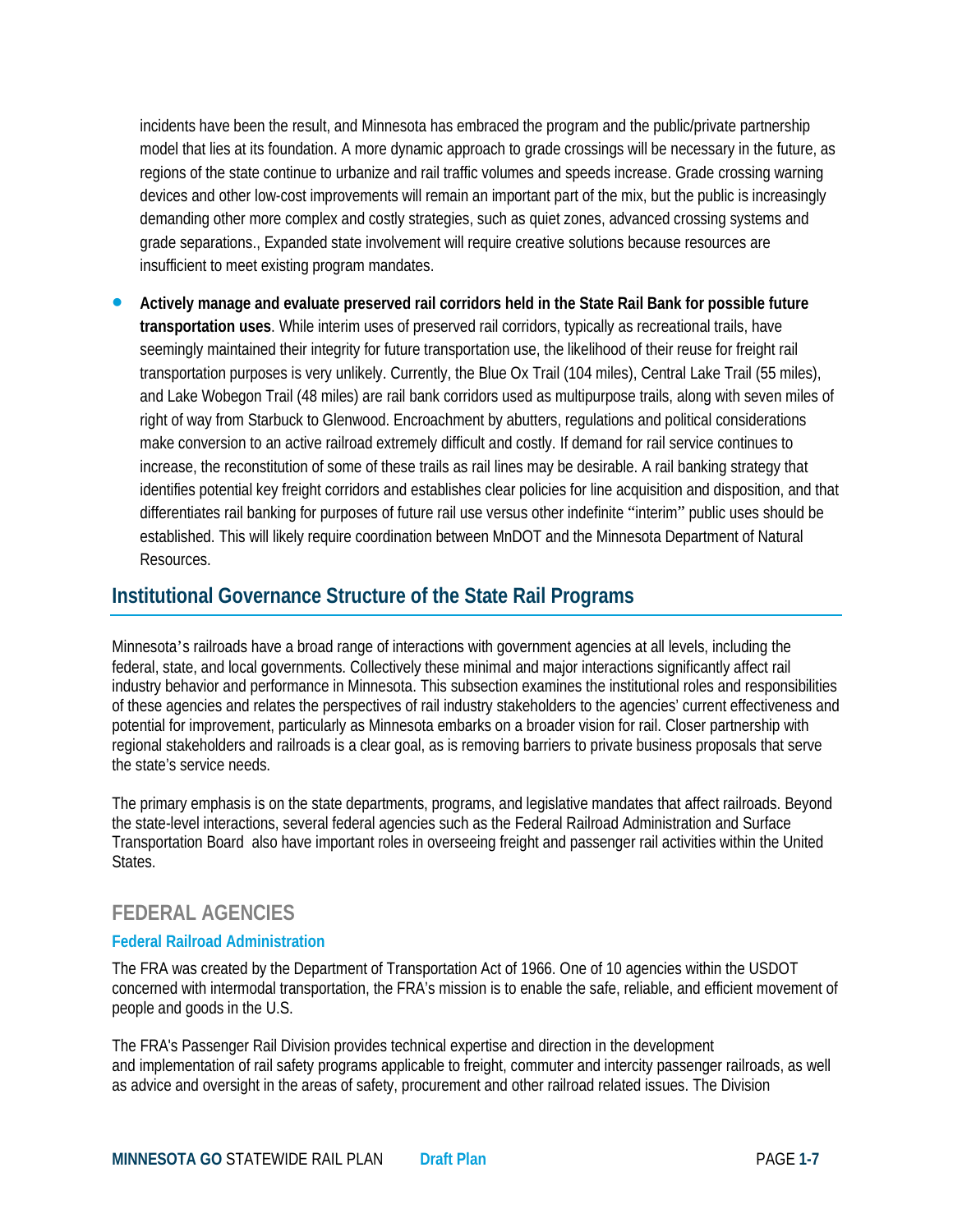also provides technical support to regional staff regarding enforcement matters affecting the United States's rail network.

#### **Surface Transportation Board**

The STB, created in 1995 to succeed the Interstate Commerce Commission, is a regulatory agency charged with resolving railroad rate and service disputes, reviewing proposed railroad mergers, line abandonments and construction of new lines. The STB is independent decision-making body that is administratively affiliated with USDOT.

The STB serves as both an adjudicatory and a regulatory body. The agency has jurisdiction over many rail-related issues, including railroad rate and service issues and rail restructuring transactions such as mergers, line sales, line construction, and line abandonments.

### **MINNESOTA STATE AGENCIES**

Six departments in the Minnesota state government, along with a handful of regional agencies, have ongoing roles and responsibilities related to the rail industry.

#### **Minnesota Department of Transportation**

With its mandate to manage transportation issues for the state, MnDOT has the most extensive interactions with the rail industry on a regular basis. MnDOT consists of five divisions, 20 offices, and eight districts located throughout the state. Offices that significantly interact with the rail industry include:

- **Office of Freight and Commercial Vehicle Operations.** Located within the Modal Planning and Project Management Division, OFCVO has primary responsibility in handling freight-related matters for the state, including policy development, multimodal planning, and investment processes. Prior to the creation of the Passenger Rail Office, MnDOT's rail-oriented programs were all located within OFCVO, which presently include the Rail Grade Crossing Improvement program, the Minnesota Rail Service Improvement program, the track inspection program, and management of state-owned rail bank assets. This office has a staff of 70, of which 50 people are assigned to commercial vehicle operations and 20 to other freight and rail functions.
- **Passenger Rail Office.** This office was established in 2009 under the Modal Planning and Project Management Division. Its purpose is to coordinate and manage MnDOT activities related to intercity passenger rail, including planning, and serve as the state's resource on passenger rail matters. As the passenger rail system matures, this office will coordinate rail infrastructure improvements to maximize limited resources and safety for both freight and passenger rail operations. This office has a staff of five people. The Passenger Rail Office also relies on specific staff expertise from the Office of Environmental Stewardship and the Office of Chief Counsel.
- **Office of Transit.** Also located within the Modal Planning and Project Management Division, this office administers grant programs for capital and operating assistance to transit services outside of the Twin Cities metropolitan area, and provides coordination and planning support for nonmotorized travel and telecommuting. Although intercity passenger rail services would not generally fall under the Office of Transit, certain elements, such as station improvements and connections with local transit services in outstate locations, could be included under its jurisdiction.
- **Office of Environmental Stewardship.** This office, located within the Engineering Services Division, conducts environmental reviews for Federal Highway Administration projects, including air/water quality and analysis,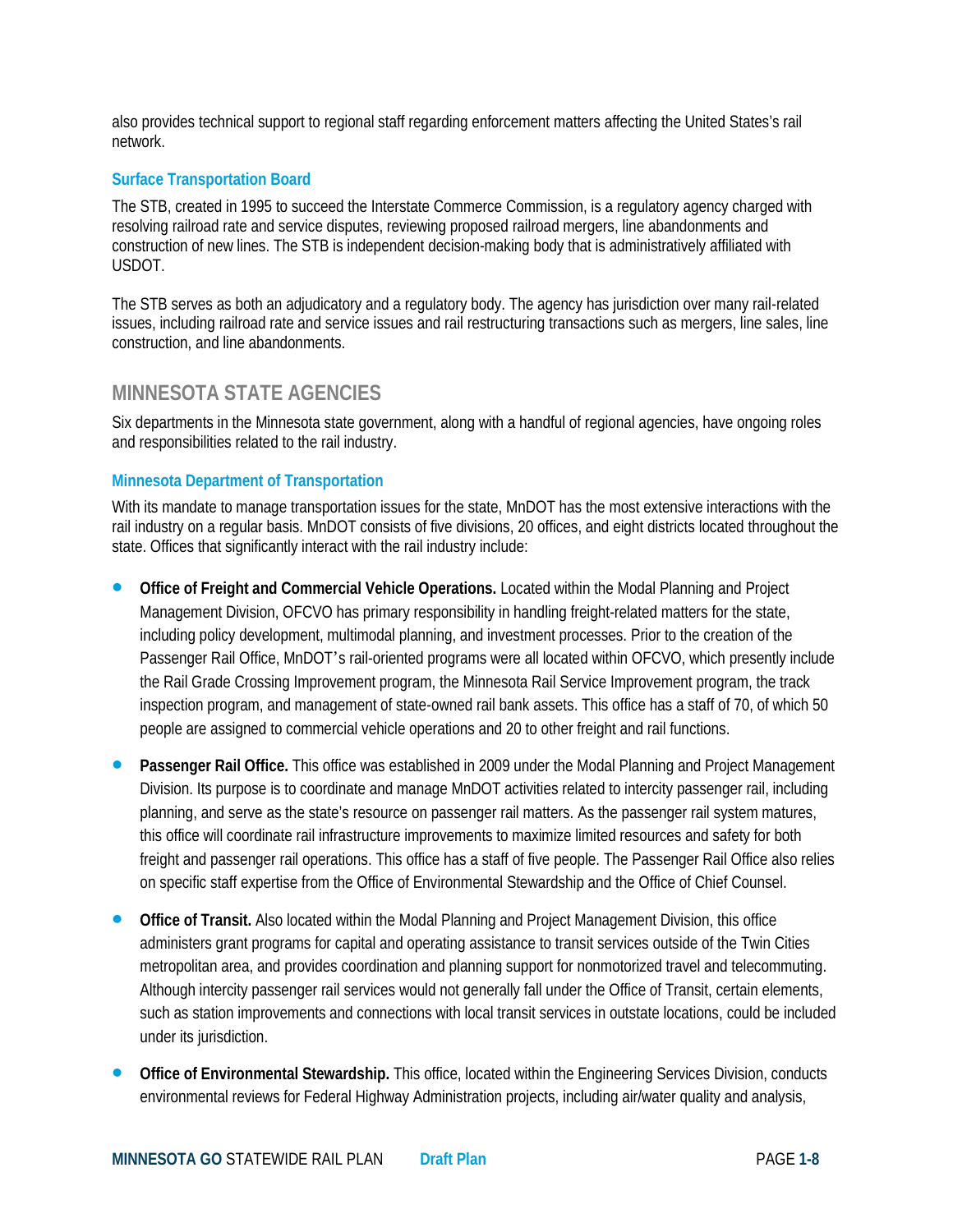endangered species, noise, regulated materials and waste, and erosion control. Although OES generally focuses on highway projects, more recently it has become involved in FRA rail-related project development.

- **Office of Land Management.** Part of the Engineering Services Division, OLM provides a variety of services for managing and acquiring real estate for transportation purposes. OLM acquires abandoned rail rights of way under the direction of OFCVO, and maintains extensive records on rail property in the state.
- **Office of Chief Counsel.** The MnDOT Office of Chief Counsel provides legal counsel to MnDOT offices. It is a resource that advises on legal implications of projects or decisions.

#### **Minnesota Pollution Control Agency**

The PCA monitors environmental quality, offers technical and financial assistance, and enforces environmental regulations. Four of eight divisions regularly intersect with the rail industry—Industrial, Remediation, Prevention, and Assistance—however, most interactions are related to hazardous materials releases and facility permitting. PCA's rail-related responsibilities include:

- **Permitting and clean-up.** Most interactions rail carriers experience with PCA follow an environmental mishap, giving some rail carriers the perception that the PCA primarily focuses on enforcement, rather than working cooperatively to develop effective solutions that minimize risk.
- **Emissions reduction.** Some states, such as California and Texas, have programs that aid railroads in acquiring emissions reduction technologies, such as genset locomotives and standby systems, usually through grants. Genset locomotives, which shut down automatically when they are not in use, are far less polluting in switching applications. Such a program could be administered through PCA or MnDOT.

#### **Minnesota Department of Agriculture**

The Department of Agriculture consists of 10 divisions.The Agricultural Marketing and Development and the Pesticide and Fertilizer Management Divisions most commonly interact with the rail industry. Agriculture Marketing and Development develops new markets and uses for agricultural products, of which the most noteworthy recent development from the perspective of the rail industry is ethanol.

The Pesticide and Fertilizer Division enforces regulation of chemicals used for the control of noxious weeds, which the rail industry became subject to on June 1, 2009, through an amendment to Minn. Stat. 18B.346, Pesticide Application on Railroad Property. Applicants must be properly trained in the use of restricted-use pesticides on railroad property, which must only be used for their intended use as specified on the label. Since the railroads almost entirely rely on third-party specialists to apply pesticides, this is already occurring.

#### **Minnesota Department of Employment and Economic Development**

DEED is the state's principal economic development agency, with responsibilities for managing the unemployment and job services programs and retaining and attracting businesses to Minnesota.

Although DEED participates in MnDOT's Rail Advisory Committee, there is little active coordination between DEED, MnDOT, and the railroads in retaining existing or attracting new businesses. At times DEED has had in-house rail expertise, but it has not been a consistent focus, and coordination with MnDOT has generally been infrequent. Stronger focus on this function should be provided, either at DEED or MnDOT.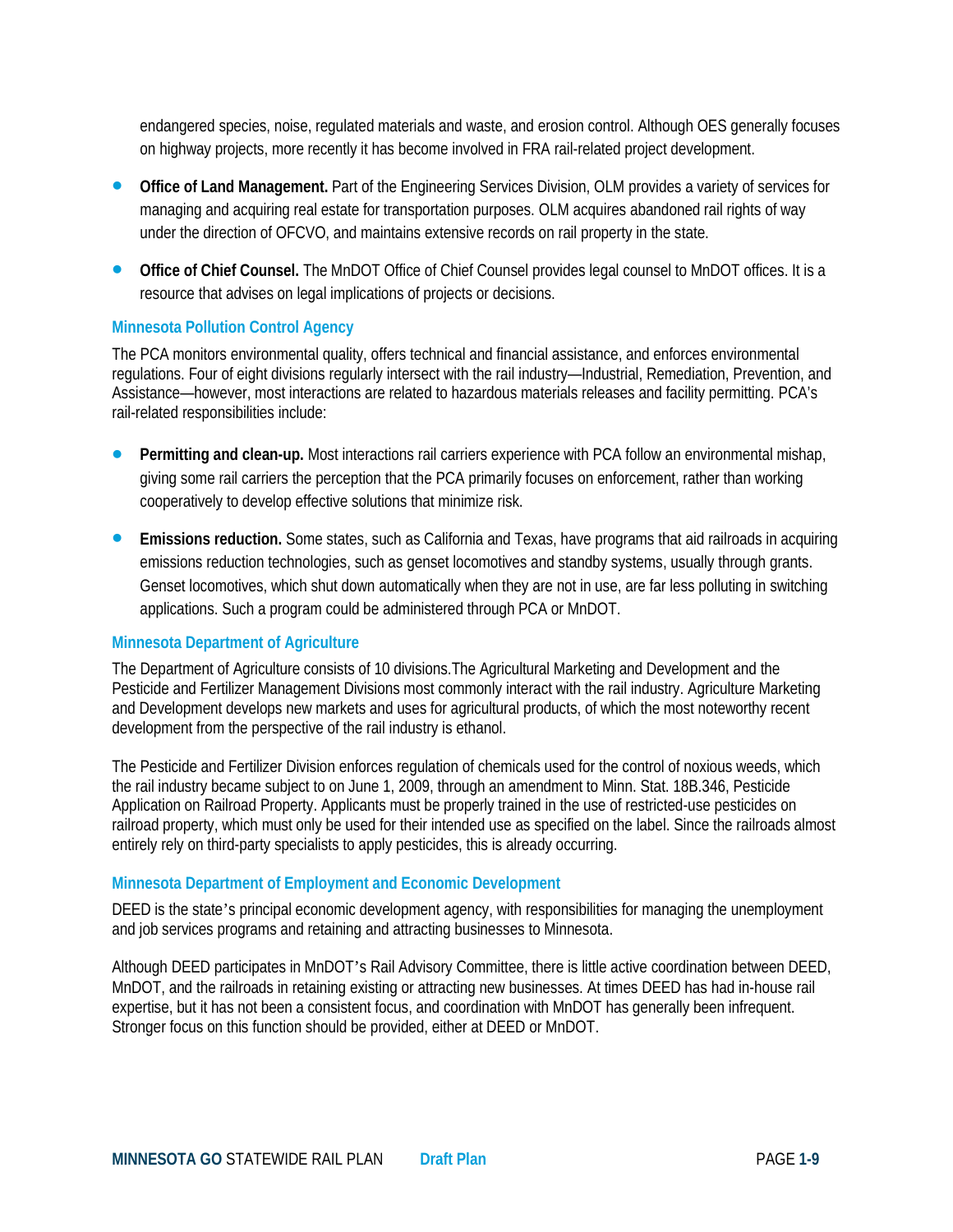#### **Minnesota Department of Revenue**

Collecting taxes to fund state programs is MDOR's primary function. Most importantly for the railroads, the agency administers the property and corporate tax collection process. While MDOR administers the collection process, revenues are dispersed to local jurisdictions. MDOR also enforces compliance with state purchasing regulations of other state departments, including MnDOT.

#### **Minnesota Department of Public Safety**

DPS provides a one-stop shop for most safety-related functions in which the state is involved, including law enforcement, emergency management and driver and vehicle services. Consisting of 12 divisions and offices, DPS's involvement with rail is primarily through law enforcement functions and collection of accident statistics, including grade crossing incidents. At one time, DPS also collected data on railroad accidents, a function that is now handled federally by the FRA. DPS provides the State Duty Officer, who coordinates all major statewide emergency responses, public and private. DPS is also the named recipient of federally-mandated crude oil unit train reporting by the railroads through USDOT.

In the DPS realm, two issues are of concern to railroads: trespassing on rights of way, and the authority of railroad police. Trespassing is not permitted in yards, but along main lines it is only a major misdemeanor. This raises serious safety concerns, and exposes railroads to potential liability. Carriers feel that these risks could be reduced if their own officers had the authority to make arrests. Minnesota and Wyoming are the only two states where railroad police are not deputized and must rely on local law enforcement authorities to enforce the law.

#### **Minnesota Environmental Quality Board**

The EQB oversees the state environmental process and ensures compliance with state environmental policy. The Passenger Rail Office works closely with EQB to secure state environmental approval of passenger rail planning projects.

### **REGIONAL AUTHORITIES AND METROPOLITAN PLANNING AGENCIES**

#### **Regional Rail Authorities**

Through legislative action in 1980, Minnesota created Regional Rail Authorities for counties to preserve and improve local rail service for both industrial shippers and/or passenger traffic. Twenty-four RRAs currently exist. Minn. Stat. 398A grants significant powers to the RRAs, including the ability to acquire and dispose of property, apply for state and federal funds, exercise eminent domain, and levy taxes.

The performance of RRAs has been mixed. Many authorities are only minimally active and have not developed into robust entities. Only a few of the authorities have a regular funding stream, with the others funded sporadically, if at all. Some RRAs have been very active, however, and have effectively used different elements of the statute. The Twin Cities region RRAs are active to varying degrees in acquiring and preserving rights of way and active facilities, and planning for future transit and regional rail uses; however, many of these rights of way have been acquired for use as recreational trails. Among rural authorities, the Minnesota Valley RRA and the St. Louis and Lake Counties RRA stand out. The Minnesota Valley RRA owns and oversees operation of the Minnesota Prairie Line, a 94-mile line from Norwood to Hanley Falls, while the St. Louis and Lake Counties RRA operates a tourist line (the North Shore Scenic) and is active in freight rail service development elsewhere in its region.

#### **Metropolitan Council**

Established in 1967, the Metropolitan Council was created to coordinate planning and development within the Twin Cities metropolitan area and to address issues that could not be adequately addressed within existing governmental arrangements. In addition to being one of the oldest regional planning agencies in the United States, the Metropolitan Council also is unique in having not only planning responsibilities, but also operational responsibility through its Metro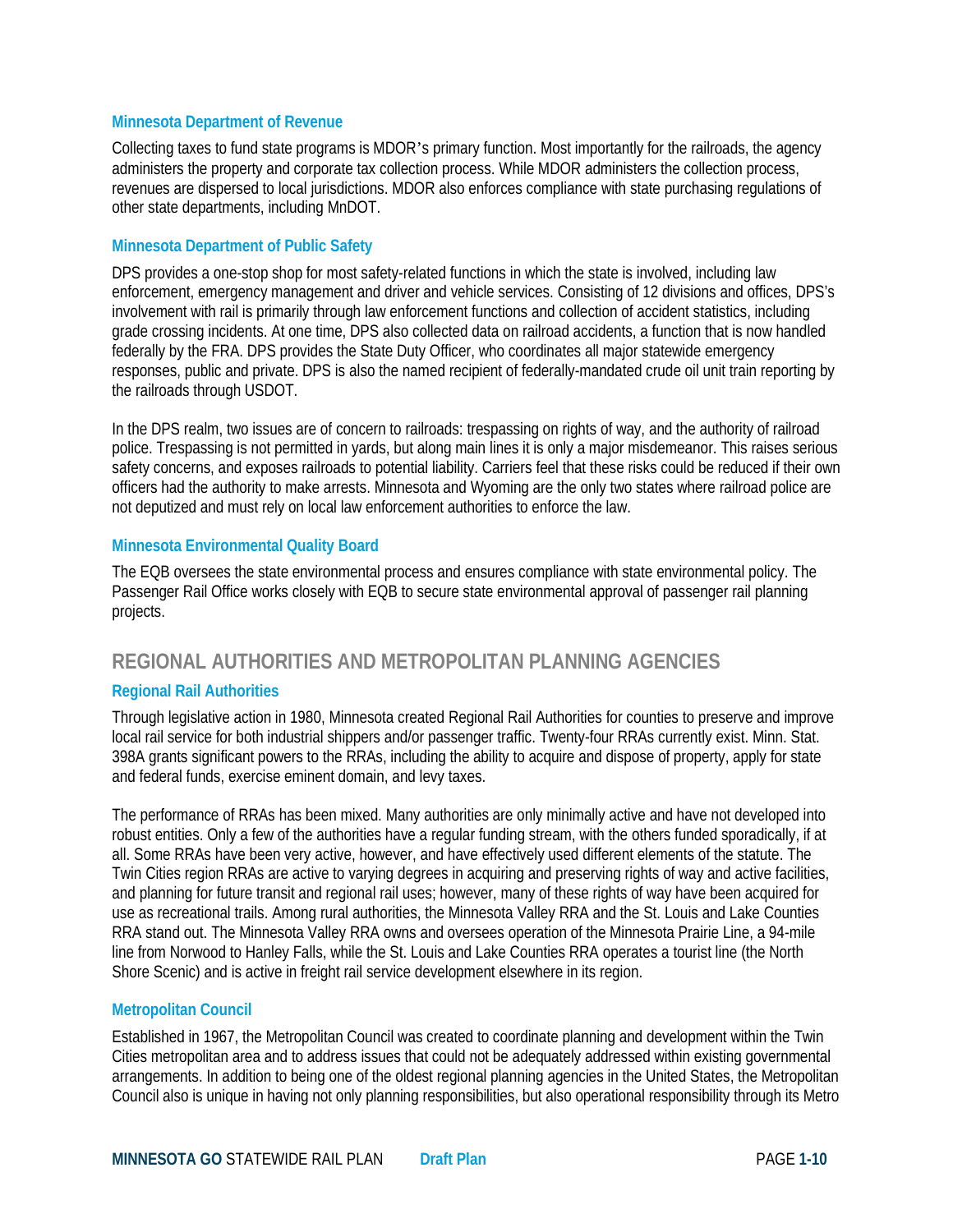Transit division, operator of the core bus system and the METRO light rail system consisting of the Blue and Green Lines. Metro Transit also oversees the operation of the Northstar Commuter Rail.

Close cooperation with the Met Council is a prerequisite to a successful statewide initiative to improve Minnesota's rail system. Many of the most critical bottlenecks are located in the Twin Cities, affecting both future freight and passenger needs. Efforts to expand regional rail service will draw on much of the same infrastructure as intercity services, and the public's investment will be maximized if the intercity rail services are closely coordinated with Metro Transit.

### **Minnesota's Authority for Grants, Loans and Public-Private Partnerships**

# **GRANTS AND LOANS**

State and local funding commitments to planning, capital investment and operations are already demonstrated in Minnesota. State general fund and bonding funds are dedicated to the existing freight and safety programs (including the Minnesota Rail Service Improvement Program); the MnDOT Passenger Rail Office; projects such as the Northstar Commuter Rail; passenger rail corridors like the Twin Cities to Chicago High-Speed Rail, X, and Zip Rail; and station facilities like the Target Field Station and Union Depot. A \$26 million state bonding commitment was made in 2009 to advance and match federally funded projects and future applications. Minnesota counties and RRAs also committed local matches from both general funds and tax levies toward these and other projects.

The 2008 Passenger Rail Improvement and Investment Act created three new passenger rail investment programs for states: the State Capital Grant for Intercity Passenger Rail, Congestion Grants and HSR Grants. The American Reinvestment and Recovery Act of 2009 (ARRA, commonly referred to as "the stimulus") appropriated \$8 billion for projects in the three PRIIA programs, and another \$2.5 billion was appropriated in 2010. In FY 2011 congress rescinded \$400 million of unobligated balances from the program and did not provide any additional funding.<sup>[9](#page-10-0)</sup>

Tools for leveraging private sector investment include:

- Expanding MRSI from a revolving loan program to a combination of loan and grant programs as has been done in states including Iowa, Wisconsin, Pennsylvania and Virginia, and increasing the loan ceiling from the current \$200,000
- Offering financial assistance for Railroad Rehabilitation and Improvement Financing applicants (Oregon has such a program)
- Providing state maintenance and investment tax credits for rail improvements
- Broadening access to the Minnesota Revolving Loan Fund for rail projects beyond grade crossing improvements

In addition to these existing or potentially expanded federal funding programs and federal/state programs designed to leverage private investment, a dedicated stream of state and or local/regional revenue is needed to support bonding for capital investment and annual operating subsidies. Otherwise, this program will always be in competition with a broad array of annual state priorities and it will be difficult to achieve the unified system envisioned in the 2015

l

<span id="page-10-0"></span><sup>9</sup> www.aashtojournal.org/Pages/041511appropriations.aspx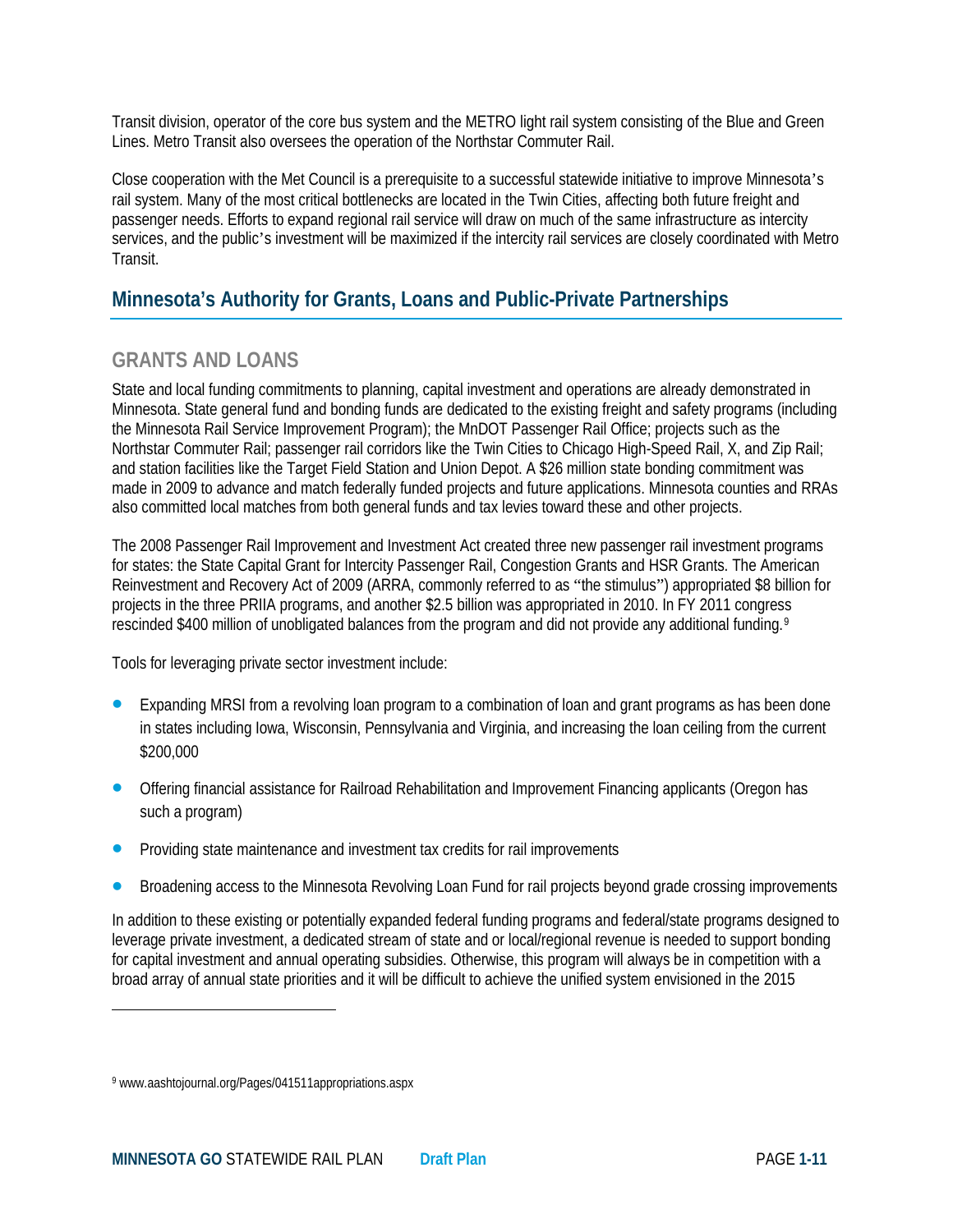Minnesota State Rail Plan. The constitutional limit of \$200 million in debt to support rail projects needs to be amended to achieve full state participation.

### **PUBLIC-PRIVATE PARTNERSHIPS**

MnDOT has authority to design and construct transportation projects through design-build contracts.<sup>[10](#page-11-0)</sup> From 1996 through 2002, MnDOT awarded DB contracts on a lowest bid basis, and changed to a best value award basis in 2002. Since 2002, MnDOT awarded seven DB highway projects totaling more than \$860 million. Four more projects funded through ARRA are being procured through DB.

Minnesota statutes do not restrict DB projects to highway projects; however, given the structure of the legislation (which limits the number of DB contracts on an annual basis and requires an annual report on DB contracts), MnDOT might seek more explicit authority to use DB for rail projects.

MnDOT has had authority since 1993 to enter into PPPs for toll roads through a development agreement that "may provide for any mode of ownership or operation approved by the road authority," specifically authorizing BOT or BTO methods.[11,](#page-11-1)[12](#page-11-2) This authority does not extend to other transportation projects such as railroad projects.

The Willmar Wye is an example of a PPP actively being developed between the state, the railroad and local partners. In this case, BNSF and MnDOT partnered with Kandiyohi County, the City of Willmar and the Kandiyohi/Willmar Economic Development Council to pursue TIGER Funds for rail improvements to BNSF rail lines and highway improvements to Highway 12 and Highway 40 in the City of Willmar. The rail wye, which is a triangular junction, would connect the Marshall and Morris subdivisions and alleviate congestion in the downtown area of Willmar, which is also where BNSF's Willmar Yard is located. The project includes two highway bridges over the proposed rail line. In total, the project sponsors pledged about \$32 million and requested \$18 million in TIGER Grants in the 2014 funding cycle. The application was not successful, but will likely be resubmitted for the next round of TIGER. This coordination among all parties has served as an example for other projects in the state.

l

<span id="page-11-0"></span><sup>10</sup> Minn. Stat., Section 161.3410 to 161.3428.

<span id="page-11-1"></span><sup>11</sup> Minn. Stat., Section 160.84 to 160.98.

<span id="page-11-2"></span><sup>12</sup> Section 160.85 (4) (a).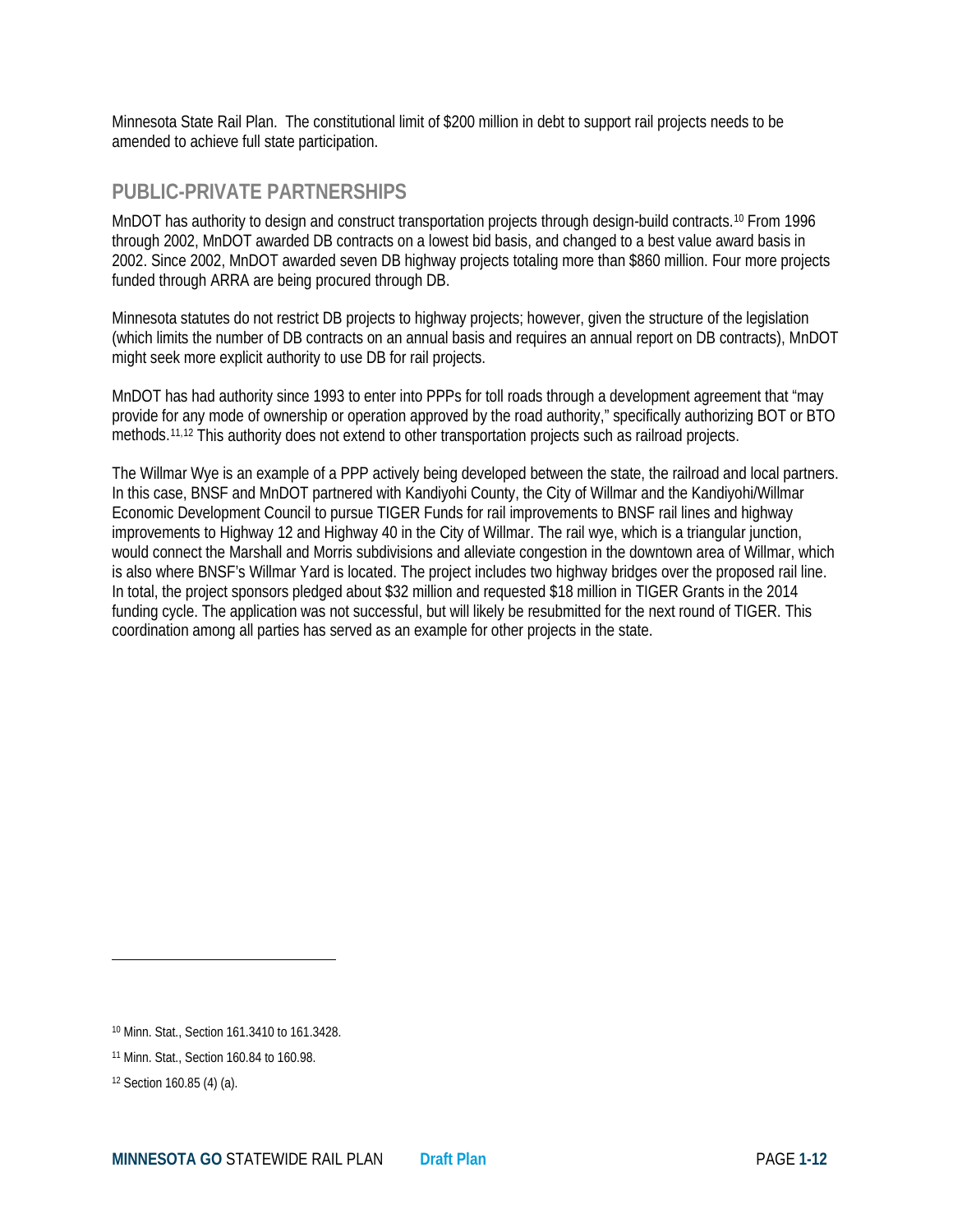# **PAST FIVE YEAR FUNDING**

For the period of 2010–2015, Minnesota invested \$40,634,000 in rail, as shown in **Table 1.1**.

#### **Table 1.1: Funding Summary**

| <b>FUNDING SOURCE</b>                                            | <b>DESCRIPTION</b>                                                                                                                                                                                                                                       | <b>AMOUNT</b> |  |  |
|------------------------------------------------------------------|----------------------------------------------------------------------------------------------------------------------------------------------------------------------------------------------------------------------------------------------------------|---------------|--|--|
| <b>MRSI</b>                                                      | 12 projects involving loading facilities, spurs and sidings for shippers and<br>short lines (includes the State Rail Plan and Freight Rail Economic<br>Development studies)                                                                              | \$3,748,000   |  |  |
| <b>MRVRRA</b>                                                    | Rehab Short Line track to Class II standards over a 20-mile segment from<br>Young America to Winthrop, Minn.                                                                                                                                             | \$5,886,000   |  |  |
| Grade<br><b>Crossing/Antiquated</b><br><b>Equipment Projects</b> | Upgrade existing grade-crossing active warning devices including<br>obsolete or antiquated equipment                                                                                                                                                     | \$5,000,000   |  |  |
| Passenger Rail<br>Projects                                       | Four passenger rail projects in advanced planning, environmental work<br>and design; rail and signal installations for rehabilitation of St. Paul Union<br>Depot; Phase 1 upgrade of passenger and transfer facilities at Target<br><b>Field Station</b> | \$26,000,000  |  |  |
| $\overline{\text{LO}}$ at                                        |                                                                                                                                                                                                                                                          |               |  |  |

# **Integration with Previous Planning Efforts**

### **SUMMARY OF PREVIOUS RAIL PLANS**

In 2010 MnDOT released the Comprehensive Statewide Freight and Passenger Rail Plan at a time when state rail planning guidance from the FRA was still under development as part of the broader PRIIA legislation. In PRIIA, Congress called for enhanced state involvement in rail transportation, and tasked the FRA with providing guidance to state efforts to develop rail plans. These plans, which were to be a prerequisite to gaining federal funding for rail projects, would set policy involving freight and passenger rail transportation within state boundaries, establish priorities and implementation strategies to enhance rail service in the public interest, and serve as the basis for federal and state rail investments within the state. Final guidelines on rail plan content under Section 303, Chapter 227 were not issued until September 2013.

The FRA and other agencies lauded MnDOT for the 2010 State Rail Plan, considering the general intent of the law to be met. The plan included many required elements, although not in the required format, while exceeding other requirements. The 2010 State Rail Plan was subsequently "grandfathered in" and accepted as FRA-compliant in 2013. One requirement of PRIIA is that state plans must be updated every five years, however, so MnDOT is molding the previous plan into a fully PRIIA-compliant State Rail Plan.

#### **Changes in the 2015 Minnesota State Rail Plan**

The following sections assess and document the updates in this plan to become compliant with the 2013 FRA guidance by:

- Summarizing 2013 FRA rail plan final guidance
- Summarizing the 2010 Comprehensive Statewide Freight and Passenger Rail Plan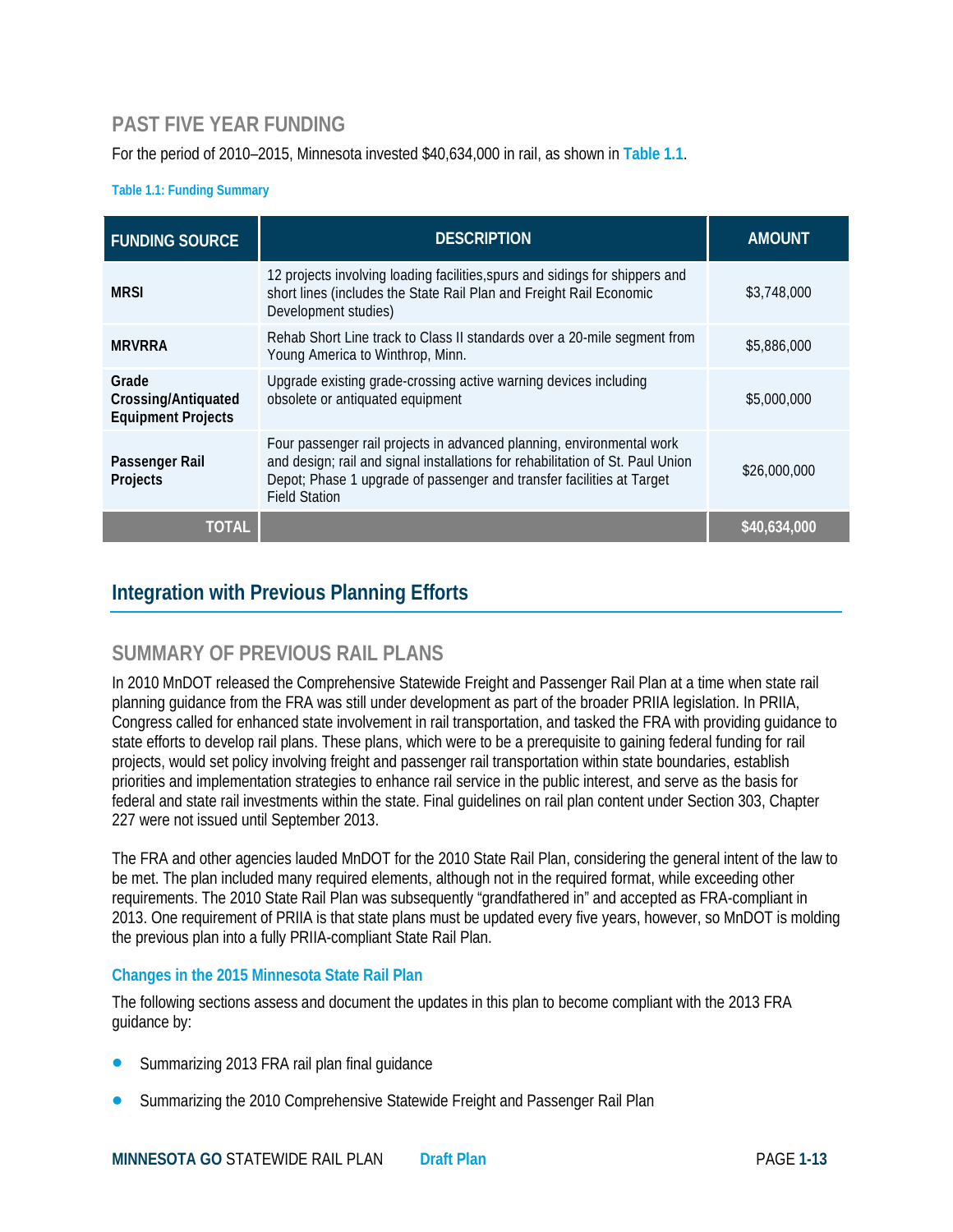- Summarizing a sample of recently completed FRA-approved statewide rail plans as a point of reference for MnDOT
- Ensuring the 2015 Minnesota State Rail Plan's compliance with Minnesota GO and the state "family of plans" guidance
- Proposing an approach for incorporating 2010 content into 2015 Minnesota State Rail Plan

#### **Integration with Statewide Planning Efforts**

During the past several years, MnDOT has developed a "Family of Plans," a set of statewide planning documents that have shaped policies related to the movement of freight in Minnesota. The overarching *Minnesota GO*  establishes a 50-year statewide vision for transportation. It is a long-term plan that describes the end goal of what is envisioned in Minnesota and serves as the overarching umbrella for statewide planning. The Minnesota Statewide Multimodal Transportation Plan takes the vision and establishes policy direction and guidance for the integration of all modes. This 2015 Minnesota State Rail Plan uses the framework established by the multimodal transportation plan to document the issues and needs of, and develop recommendations for, the state's freight and passenger rail networks. The findings from this plan will be used by MnDOT as guidance to develop future iterations of the Statewide Multimodal Transportation Plan.

The consolidated findings and recommendations from the previous plans and studies highlight the key issues, needs and opportunities identified in each document, as well as any proposed solutions or recommendations. A total of 21 previous plans and studies were reviewed as part of this exercise, documented in **Table 1.2**. The focus is on plans that were developed after the publication of the 2010 Rail Plan, although some key statewide and regional studies conducted prior to 2010 are also included. Each document was placed into one of three categories: rail planning documents, freight plans, and supplemental plans, and studies.

An overview and summary of the scope and purpose of each plan is provided in **Appendix A**.

### **OVERVIEW OF FINDINGS**

#### **Common Rail Issues, Needs and Opportunities in the Minnesota Family of Plans and Related Studies**

A number of common statewide rail-related issues, needs and opportunities were identified within the plans and studies reviewed. These "core" rail issues are highlighted below.

#### **RAIL (GENERAL)**

- **Safety**: The need for improved safety at highway-rail grade crossings is a concern due to a history of crashes with crossing vehicles, bicyclists and pedestrians. The safety of rail crossings in Minnesota has improved significantly, but many of the currently installed warning devices will need to be replaced by 2030 and new infrastructure is also recommended. The dramatic growth in freight rail demand puts added pressure on the existing safety procedures and systems.
- **Public-Private Partnerships**: Improved communication, coordination and formalized partnerships between public and private stakeholders are needed. Freight rail is privately owned and operated, and many of the lines envisioned for enhanced passenger service are privately owned and operated freight lines. Public/private cooperation is essential to addressing many freight and passenger rail needs. Since 2010, public/private and private passenger rail ventures have emerged around the country, including in Florida, Virginia, Texas, and Oklahoma, presenting new alternatives for development. The Willmar Wye project is an example of a PPP that is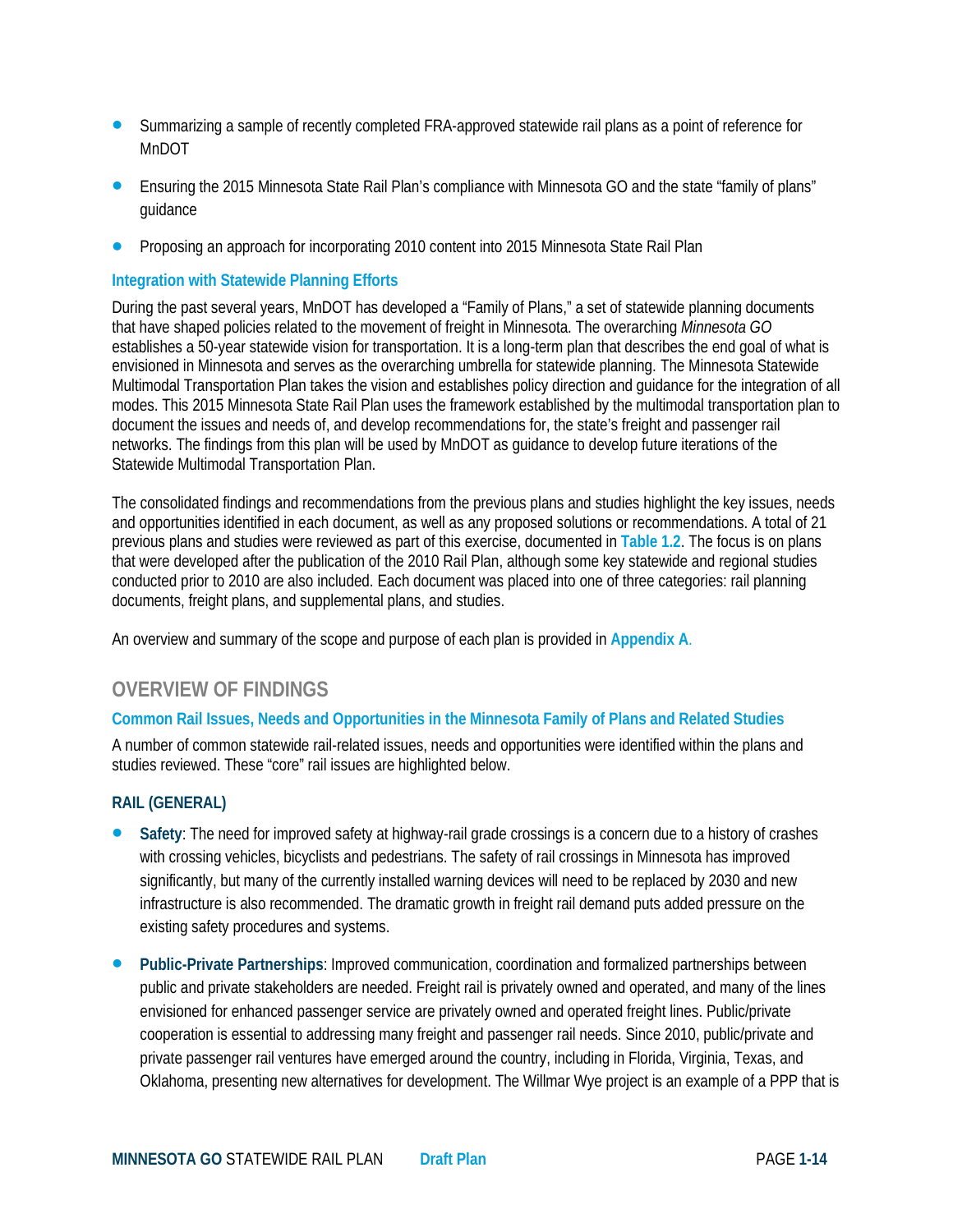actively being developed in Minnesota. This is a partnership between the state, railroad, local partners and possibly the federal government.

- **Corridor Reclamation**: Many currently unused rail corridors were preserved through interim uses such as trails. Converting these corridors back to active use is often difficult and costly due to encroachment, regulations and political considerations. In Wisconsin, at least two corridors have been successfully reactivated due to shipping needs.
- **Rail Capacity**: Demand for rail service to transport Minnesota's agricultural products, raw materials and consumer goods are increasingly competing with other rail traffic moving through the state. Infrastructure investment and continued work with rail stakeholders will need to continue to serve Minnesota's industries and passenger traffic. Double tracking and other capacity expansion projects are currently under way on all four Class 1 railroads in Minnesota.

#### **PASSENGER RAIL**

- **Passenger and Freight Rail Coordination**: Passenger rail systems that will share infrastructure with Minnesota's freight network will require coordination between operations.
- **Transportation Alternatives: Communities desire passenger rail as an alternative that is direct, convenient and** competitive with other modes of transport.
- **Funding for Passenger Rail Projects**: Advancing passenger rail projects is complex, and competition for limited funding is intense. Great attention needs to be paid to choosing the best projects with detailed and credible supporting analyses, and moving the projects through the project development process.

#### **FREIGHT RAIL**

- **Crude-by-rail**: The North Dakota oil boom resulted in a rapid increase in crude oil and silica sand transported by rail through Minnesota. This increase in traffic has significantly impacted rail and roadway congestion, safety and quality of life. Despite volatility and uncertainty in crude oil prices, current levels of crude-by-rail unit train activity are expected to continue, and could increase significantly with a future rise in worldwide oil prices and increasing crude oil extraction from North Dakota and Canadian sources.
- **Intermodal Service**: Intermodal container service in Minnesota is limited in geography and capacity. There is increasing demand for improved containerization service, expanded intermodal facilities and intermodal connections, particularly on domestic corridors and to the Pacific Southwest.

A summary of the frequency with each issue is mentioned within the reviewed plans and studies is provided in **Table 1.2**.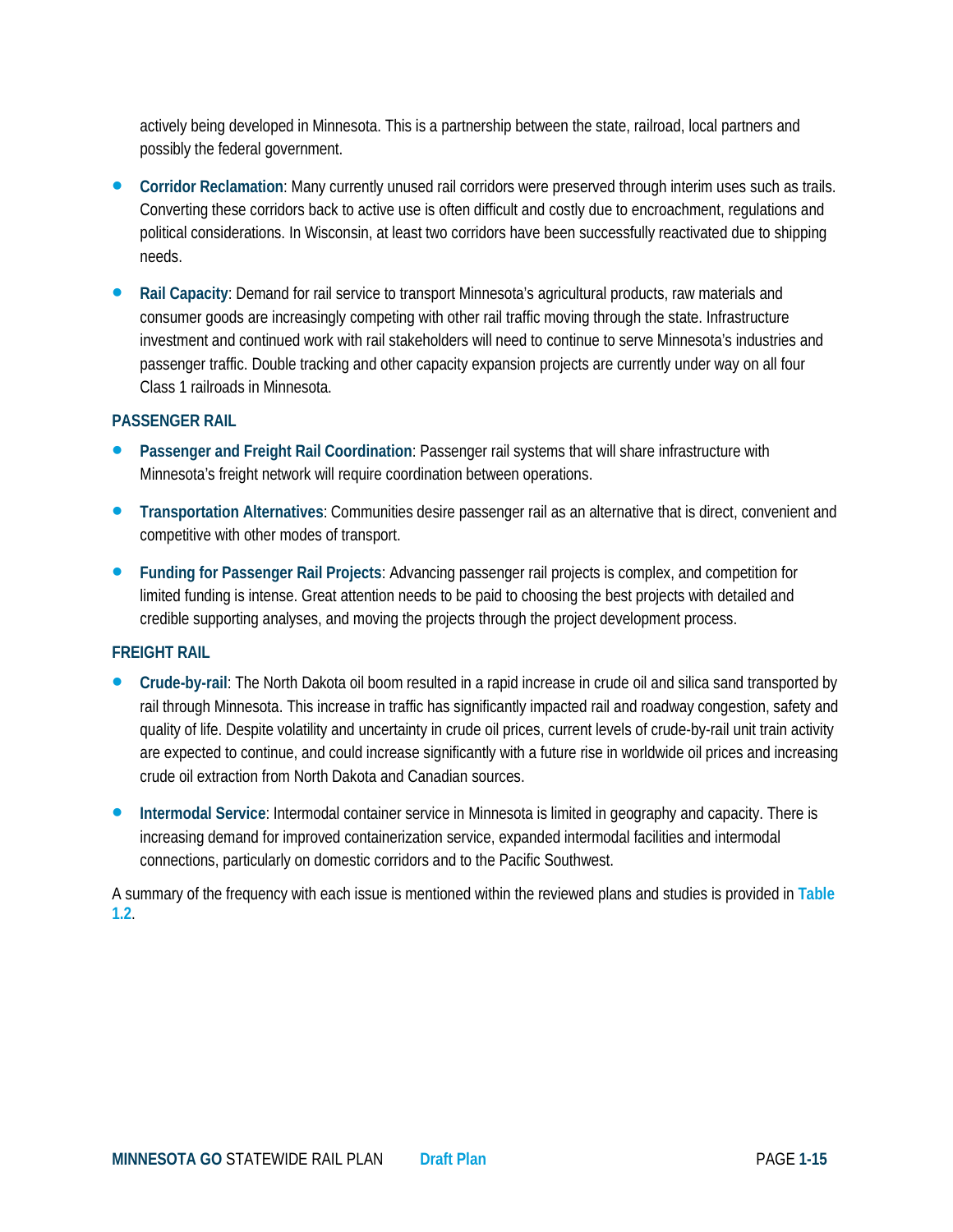#### **Table 1.2: Common Rail Issues Summary**

|                                                                            | SAFETY | <b>TAVIRL-DISTC</b><br>RTNERSHIP | ERMODA<br><b>RVICE</b> | <b>CORRIDOR</b><br>AMATION<br><b>LIRS</b> | CAPACITY<br>RAIL | ASS. & FREIGH<br>ORDINATION | RANSPORTAT<br>ERNATIVES | RUDE-BY-RAIL | $\approx$<br>FOR<br><b>ENGER</b><br><b>UNDING</b><br>ASSE |
|----------------------------------------------------------------------------|--------|----------------------------------|------------------------|-------------------------------------------|------------------|-----------------------------|-------------------------|--------------|-----------------------------------------------------------|
| RAIL PLANNING DOCUMENTS                                                    |        |                                  |                        |                                           |                  |                             |                         |              |                                                           |
| Minnesota Comprehensive Freight and Passenger Rail<br>Plan (2015)          |        |                                  |                        |                                           |                  |                             |                         |              |                                                           |
| Northern Lights Express Tier I EA (2013)                                   |        |                                  |                        |                                           |                  |                             |                         |              |                                                           |
| Rochester-Twin Cities Zip Rail Tier I EIS (2015)                           |        |                                  |                        |                                           |                  |                             |                         |              |                                                           |
| Twin Cities-Milwaukee High Speed Rail Tier I EIS (2015 -<br>On Hold)       |        |                                  |                        |                                           |                  |                             |                         |              |                                                           |
| Commuter Rail Tech Memo 10 (2010)                                          |        |                                  |                        |                                           |                  |                             |                         |              |                                                           |
| East Metro Rail Capacity Study (2012)                                      |        |                                  |                        |                                           |                  |                             |                         |              |                                                           |
| MnDOT Grade Crossing Safety for Crude-by-rail (2014)                       |        |                                  |                        |                                           |                  |                             |                         |              |                                                           |
| Southeastern Minnesota Freight Rail Capacity Study (2013)                  |        |                                  |                        |                                           |                  |                             |                         |              |                                                           |
| Freight Rail Economic Development Study (2013)                             |        |                                  |                        |                                           |                  |                             |                         |              | ✓                                                         |
| <b>FREIGHT PLANS</b>                                                       |        |                                  |                        |                                           |                  |                             |                         |              |                                                           |
| Statewide Freight Plan (2005)                                              |        |                                  |                        |                                           |                  |                             |                         |              |                                                           |
| Southwest Minnesota Regional Freight Study (2009)                          |        |                                  |                        |                                           |                  |                             |                         |              |                                                           |
| Western Minnesota Regional Freight Study (2009)                            |        |                                  |                        |                                           |                  |                             |                         |              |                                                           |
| N Minnesota/NW Wisconsin Regional Freight Plan (2009)                      |        |                                  |                        |                                           |                  |                             |                         |              |                                                           |
| Central Minnesota Freight Study (2012)                                     |        |                                  |                        |                                           |                  |                             |                         |              |                                                           |
| Southeast Minnesota Regional Freight Study (2012)                          |        |                                  |                        |                                           |                  |                             |                         |              |                                                           |
| Twin Cities Metro Area Regional Freight Initiative (2012)                  |        |                                  |                        |                                           |                  |                             |                         |              |                                                           |
| SUPPLEMENTAL PLANS AND STUDIES                                             |        |                                  |                        |                                           |                  |                             |                         |              |                                                           |
| Supplemental Interregional Corridor Study                                  |        |                                  |                        |                                           |                  |                             |                         |              |                                                           |
| Scenario Planning                                                          |        |                                  |                        |                                           | $\checkmark$     |                             |                         |              |                                                           |
| Manufacturers' Perspectives on MN's Transportation<br><b>System (2014)</b> |        |                                  |                        |                                           |                  |                             |                         |              |                                                           |
| Statewide Ports and Waterways Plan (2014)                                  |        |                                  |                        |                                           |                  |                             |                         |              |                                                           |
| Integrating Freight in Statewide Planning and Programming<br>(2013)        |        |                                  |                        |                                           | ✓                |                             |                         |              |                                                           |